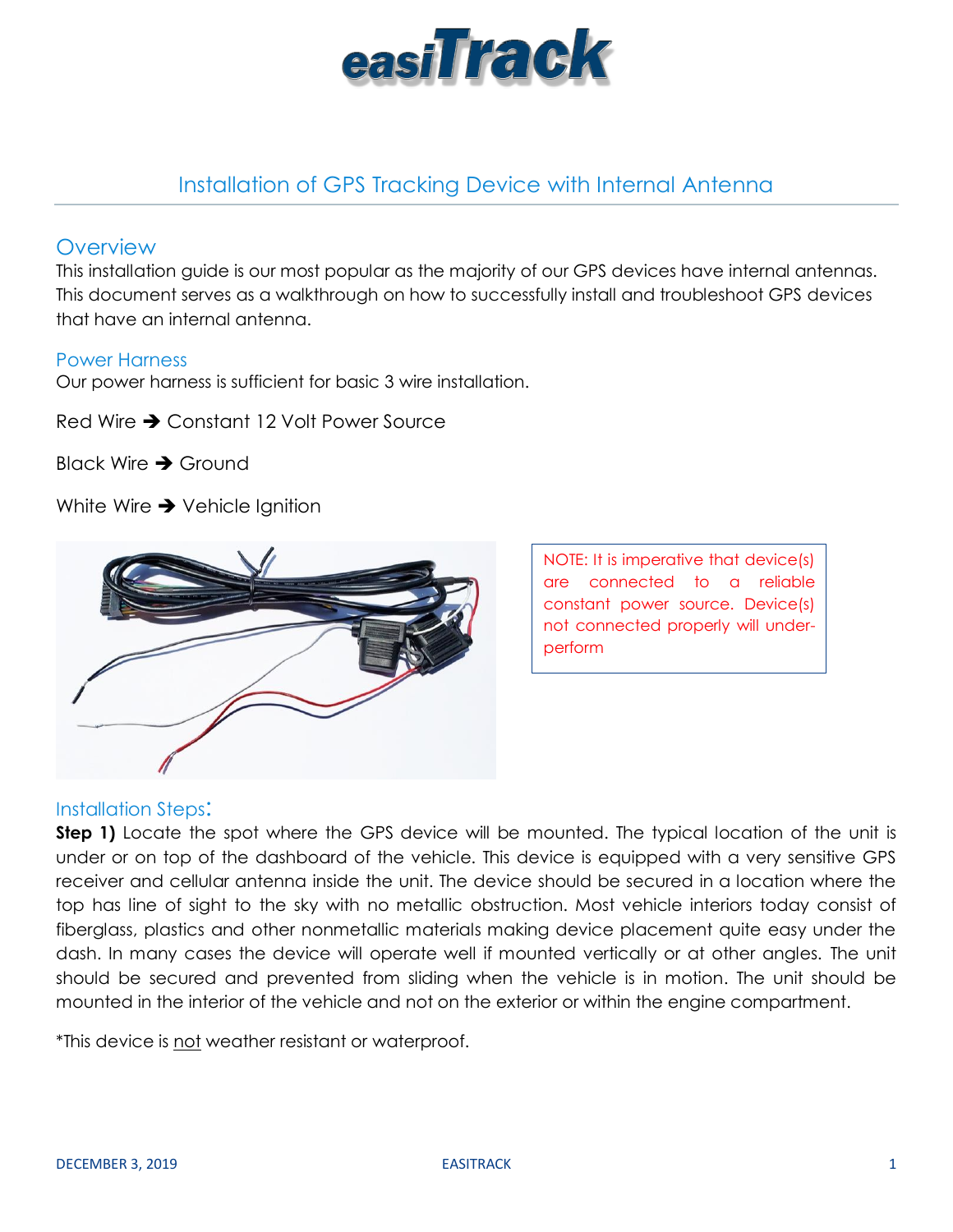# easiTrack



**Step 2)** Locate the constant 12 Volt Power Source, ignition and ground connections. Our GPS is shipped with a power harness, which has a 3 amp fuse attached. Possible sources for power harness installation are the main fuse block panel or the point where the vehicle charging circuit are connected to the 12 volt system.

**Step 3)** Connect the ground wire to ground, the red wire to a constant 12v + power source and the ignition line to an ignition source or to constant power. The device will power on once power (+12VDC) is connected to both the red and white wires and the black wire has ground.

\*Always use care when routing the power harness and fuse to prevent possible pinch points or excessive heat.

\*Plug the 20-pin Molex connector into the GPS. The GPS is connected directly to the vehicle's 12 volt system. There is no on or off switch on the unit.

**Step 4)** Place the device where it will be mounted. Watch the red LED light on the unit. After approximately 5 minutes, the red LED light should stop flashing. If it does not, you may need to reposition the device to get a better signal. See "Green & Red LED Light" reference and "Red Light Error Codes" below for more information.

**Step 5)** Once the red LED light has stopped flashing, secure the device in position. If your vehicle is not reporting once GPS is connected, drive the vehicle for at least 5 miles. Our GPS units need to have a fix of at least 4 satellites upon initial activation.

**Step 6)** Login with your username and password at [http://www.easitrack.net.](http://www.easitrack.net/) Your vehicle should be live and reporting on the map. Your installation is now complete.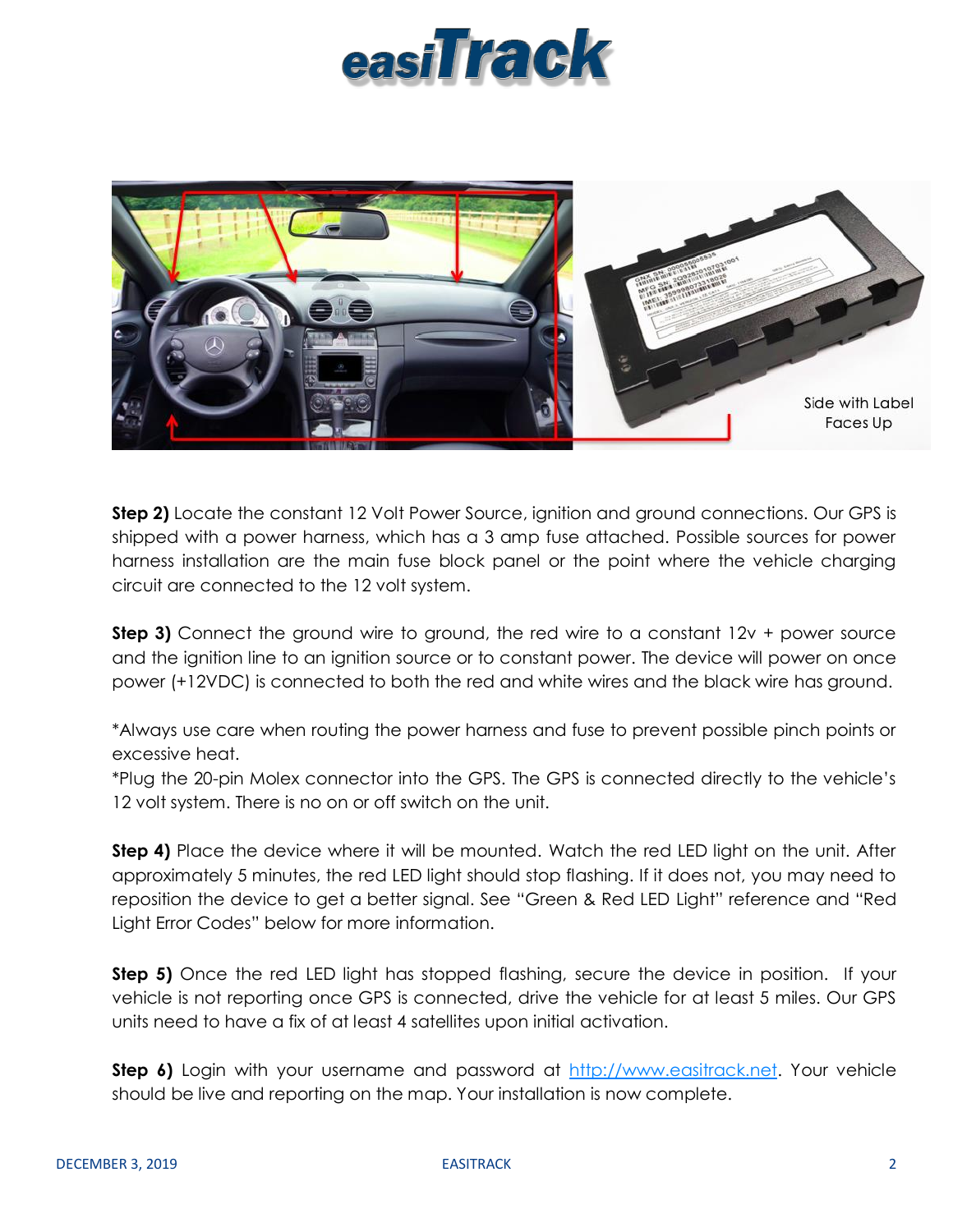

Note: If the vehicle ignition cannot be located or used, you may connect the white wire and red wire together to a constant power source. The unit will then interpret the ignition of the vehicle based upon the voltage change when the engine is running versus not running. If you do choose to connect this way, you must contact Easitrack Technical Support, and let a Technical Support Team Member know the GPS Unit ID Number that is connected this way. A GPS parameter will need changed, which can be done remotely.

#### Green & Red Light Reference

The green and red LED lights are intended to troubleshoot installations. Below is a summary of their behavior.

#### **Green LED**

When the ignition is first turned on the unit will power up. The green LED will show solid for approximately 30 seconds (there may be some brief flickers initially while the processor initializes). At no other time should the green LED remain on solid for such a long period.

After 30 seconds the green LED will start to flash at the following rates:

- Slow with ignition off
- Fast with ignition on
- Rapidly when ignition is on and when white and red wires are tied together (ignition being interpreted by vehicle voltage)
- Very short blip once every 3 seconds when napping (ignition is off)

#### **Red LED**

The red LED flashes 2-digit codes.

The first digit tells you what general area is having a problem (hardware, modem, GPS, etc.).

The second digit gives specific error information

Since there can be more than one error condition the GPS unit rotates through the error codes (for example if GPS is tracking no satellites and the modem is not registered).

NOTE: it is normal for the red LED light to flash when the unit first powers up for up to 5 minutes.

# Red Light Error Codes

#### **1 – X error codes: unit specific errors**

- **1-2** Low supply voltage. This could be caused by a true low voltage condition
- **1-3** Data usage provision issue. Contact EasiTrack for support